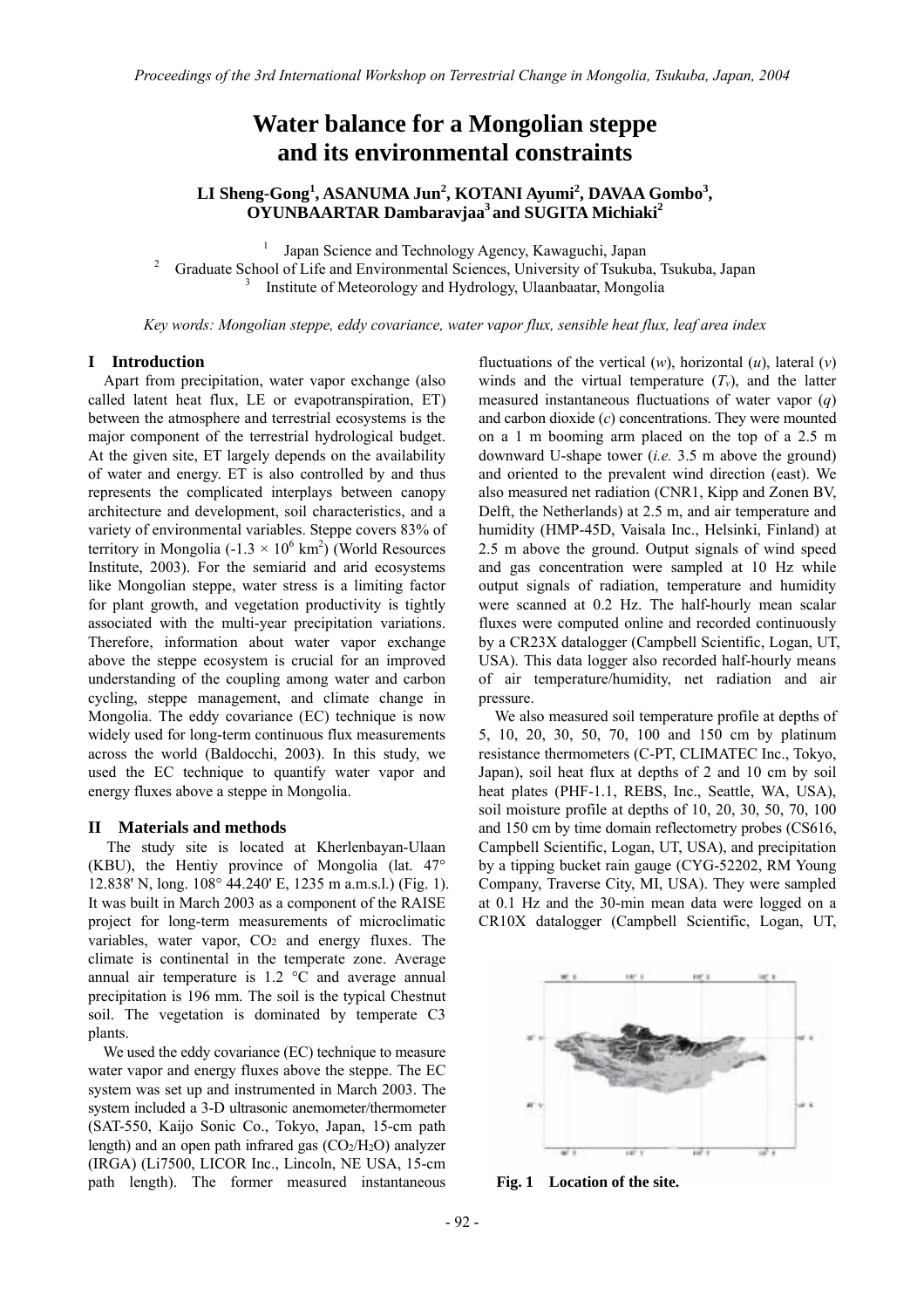USA). In addition, leaf area index was measured monthly by the clipping method during the 2003 growing season.

At a homogenous terrestrial surface, the net radiation (*R*n) is partitioned between sensible heat flux (*H*), latent heat flux (LE), soil heat flux (*G*), and the energy storage within the canopy (∆*S*):

$$
R_n = LE + H + G + \Delta S \tag{1}
$$

All the energy fluxes are expressed in W  $m<sup>2</sup>$ . The storage term is omitted in this study. *G* was directly measured by the soil heat plate, and LE and *H* were quantified by the EC technique (Baldocchi, 2003):

$$
H = \rho c_{\rm p} \overline{w'T'}
$$
 (2)

$$
LE = \rho L \overline{w'q'} \tag{3}
$$

where  $\rho$  is the air density (kg m<sup>-3</sup>) at a given air temperature;  $c<sub>P</sub>$  is the specific heat capacity of air at constant pressure (J kg<sup>-1</sup>  $\degree$ C<sup>-1</sup>); *w'*, *T*' and *q'* denote fluctuations of vertical wind speed, air temperature and specific humidity, respectively; and over bars indicate average of the product over the sampling interval (30 min in this study). Positive scalar fluxes denote mass and energy transfer from the canopy surface to the atmosphere while negative fluxes signify the reverse.

Data post-processing included 1) the correction of the scalar fluxes for the density flux effect following the algorithm described by Webb *et al*. (1980), and 2) the cospectral correction for the CO2, water vapor, and sensible heat fluxes using the algorithm proposed by Eugster and Senn (1995).

We assessed the closure of the energy balance using the following linear regression relationship:

$$
LE + H = a_1 + a_2(R_n - G)
$$
 (4)

where  $a_1$  and  $a_2$  are intercept and slope, respectively. Since the storage term was not measured, the cumulative values of 24-h periods were used to minimize the possible effect of the energy storage upon the closure. During the measurement period from 25 March 2003 to 24 March 2004 (366 days),  $a_1$ ,  $a_2$  and the coefficient of determination  $(r^2)$  were 7.41 W m<sup>-2</sup>, 0.714 and 0.909, respectively (Fig. 2).

We used the methods proposed by Falge *et al.* (2001) to fill the data gaps caused by sensor malfunction, rain events, sensor maintenance, IRGA calibration, power failure, *etc*.

### **III Results and discussion**

 Fig. 3 presents mean diurnal cycles of *R*n, LE, *H* and *G* over May through September, which represents most of the growing period. Diurnal trends exhibit the similar pattern in shape, *i.e.* LE, *H* and *G* varied approximately



**Fig. 2 Energy balance check.** 

the same way as  $R_n$  did. The  $R_n$  at the site was mainly partitioned into *H* and *G* (Fig. 3), suggesting the available energy was primarily used for heating the air and the soil. Relative to their daytime counterparts, the nighttime energy fluxes were small in magnitude. At night, *G* was the major contributor to  $R_n$ ; and by contrast, *H* and LE were near zero.

Fig. 4 shows annual variation of the energy fluxes in the monthly scale. Relatively most of large *H* values were observed from April to June. In the growing season, although the *R*n increased, *H* decreased due to the influence of both active plant ecophysiological activities and rain events, which relatively increased the LE fraction in *R*n. The *H* showed lower values in winter snow-cover season. At the site, water vapor exchange between the steppe and the atmosphere occurred mainly in the growing season with the maximum in July  $(121.1 \text{ MJ m}^{-2} \text{ month}^{-1})$ equivalent to 48.5 mm of ET) (Fig. 4). It was observed that LE was highly associated with the rain events in this period. Daily maximum LE was 6.93 MJ m<sup>-2</sup> per day (day 198) (2.8 mm per day). The annual total of LE was 407 MJ m<sup>-2</sup> (163 mm). *G* was usually positive from March to September. *G* achieved its maximal value in July and afterwards began to decline. From October to February, the *G* was generally negative.

A linear relationship between ET and leaf area index



**Fig. 3 Diurnal trends of energy fluxes.**